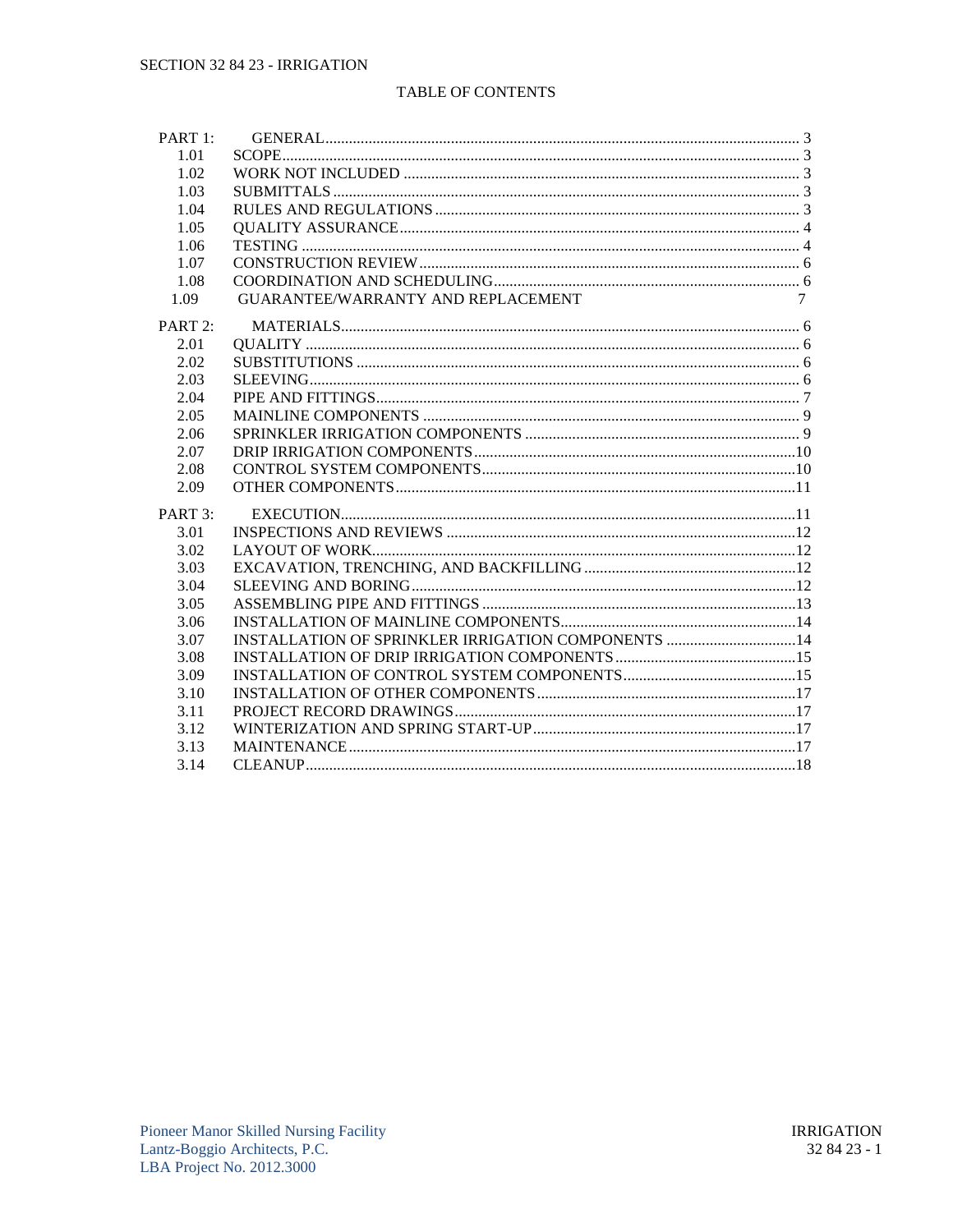# THIS PAGE INTENTIONALLY LEFT BLANK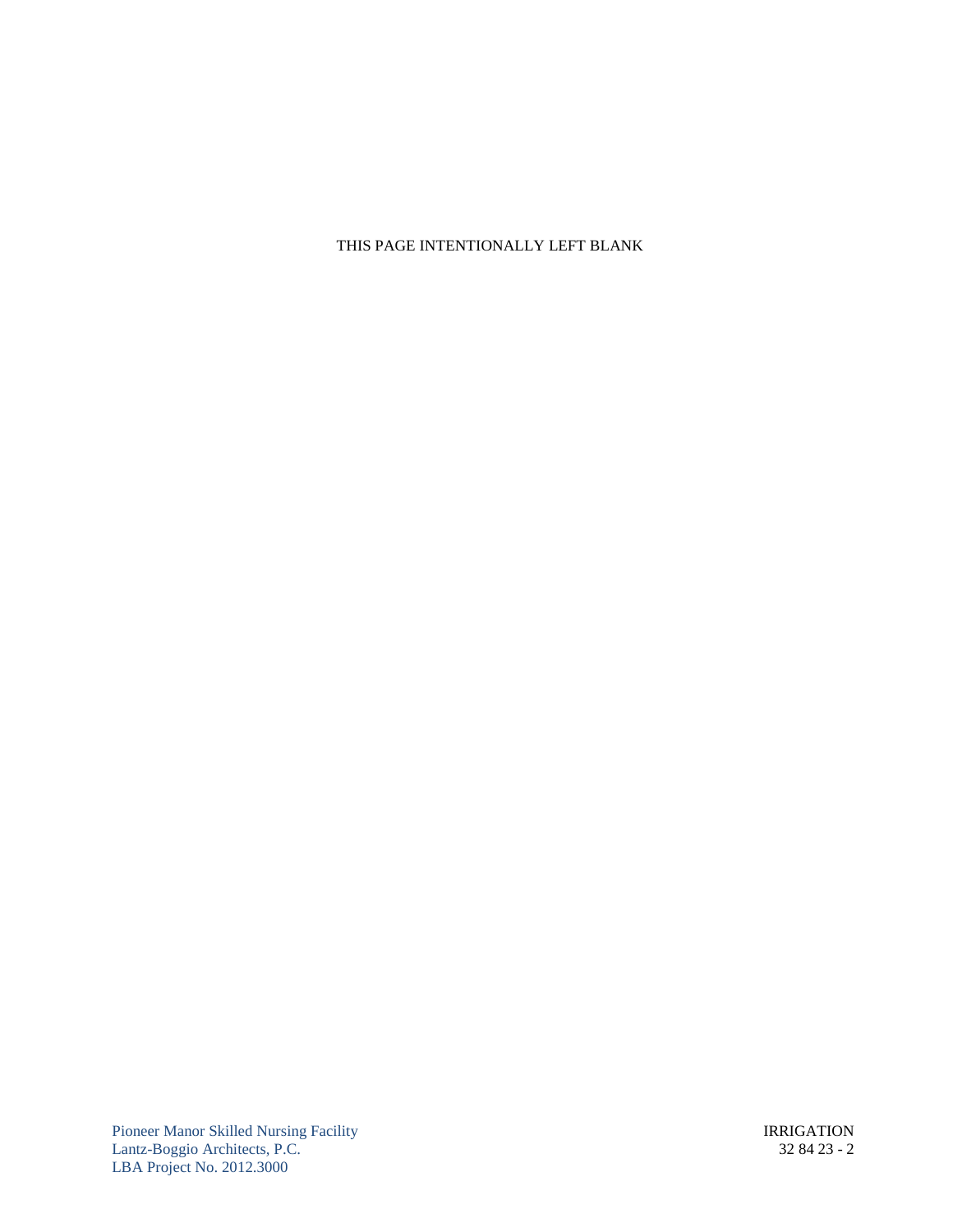# SECTION 32 84 23 – IRRIGATION

#### PART 1:GENERAL

#### 1.01 SCOPE:

Furnish all labor, materials, supplies, equipment, tools, transportation, and perform all operation in connection with and reasonably incidental to the complete installation of the irrigation system, and guarantee/warranty as shown on the drawings, the installation details, and as specified herein. Items of work specifically included are:

- I. Procurement of all applicable licenses, permits, and fees.
- II. Coordination of Utility Locates (One Call 1-800-849-2476).<br>III. Coordination for, and provision of, testing of the signal betw
- Coordination for, and provision of, testing of the signal between new controller location and the central control computer prior to construction to ensure that effective communication exists with the Gillette Hospital central control system. (If applicable)
- IV. Connection of electrical power supply to the irrigation control system.
- V. Sleeving for irrigation pipe and wire.
- VI. Preparation of Record Drawings.
- VII. Winterization and Spring Start-up.
- VIII. Maintenance period.

#### 1.02 WORK NOT INCLUDED:

Items of work specifically excluded or covered under other sections are:

I. Provision for electrical power supply to the irrigation control system.

## 1.03 SUBMITTALS

- I. Deliver four (4) copies of all submittals to the Project Manager within 10 working days from the date of Notice to Proceed. Provide information in a 3-ring binder with table of contents and index sheet. Provide sections that are indexed for different components and labeled with the specification section numbered and the name of the component. Submittals must be made for all the components on the material list. Indicate which items are being supplied on the catalog cut sheets when multiple items are shown on one sheet. Submittal package must be complete prior to being reviewed by the Project Manager. Incomplete submittals will be returned without review.
- II. Materials List: Include sleeving, pipe, fittings, mainline components, sprinkler heads, drip irrigation components, control system components, shop drawings and all other components shown on the drawings and installation details or described herein. Components such as pipe sealant, wire, wire connectors, ID tags, etc. must be included. Quantities of materials need not be included.
- III. Manufactures' Data: Submit manufactures' catalog cuts, specifications, and operating instructions for equipment shown on the materials list.
- III. Shop Drawings: Submit shop drawings called for in the installation details. Show products required for proper installation, their relative locations, and critical dimensions. Note modifications to the installation detail.

# 1.04 RULES AND REGULATIONS

I. Work and materials shall be in accordance with the latest edition of the National Electric Code, the Uniform Plumbing Code as published by the Western Plumbing Officials Association, City of Gillette Design Standards Criteria and City of Gillette Standard Construction Specifications, and applicable laws and regulation of the governing authorities.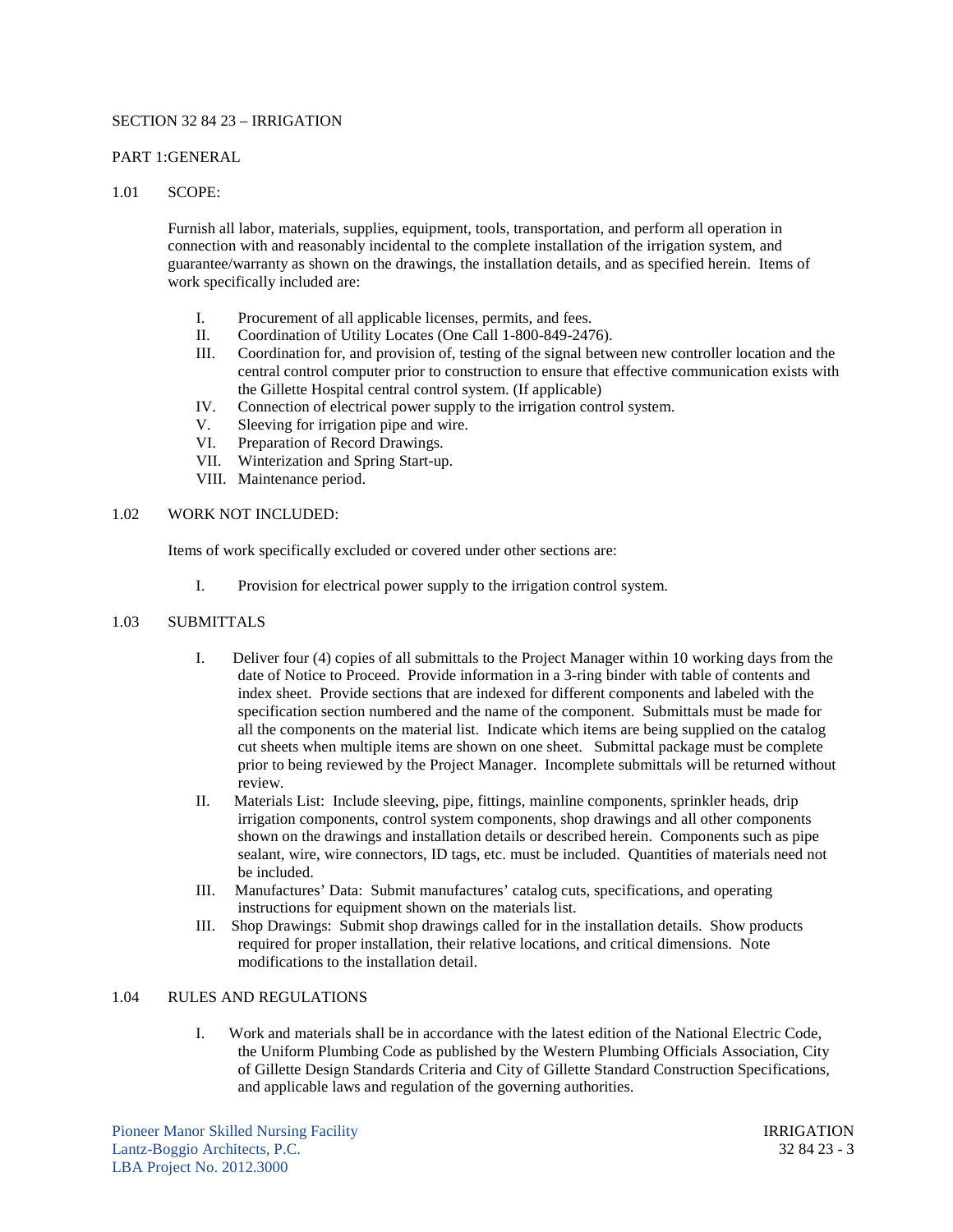- II. When the contract documents call for materials or construction of a better quality or larger size than required by the above-mentioned rules and regulations, provide the quality and size required by the contract documents.
- III. If quantities are provided either in these specifications or on the drawings, these quantities are provided for information only, it is the Contractor's responsibility to determine the actual quantities of all material, equipment, and supplies required by the project and to complete an independent estimate of quantities and wastage.
- IV. Notify Project Manager in writing prior to construction about discrepancies between contract documents and existing site conditions or manufacturer's specific recommendations for use or their product.
- V. Contractor is responsible for damage to site amenities during construction. Replace damaged items with identical materials of equal value to match existing conditions. Make replacements at no additional cost to contract price. Penalty for specific damage: as valued by an independent auditor or as mutually agreed to by Owner and Contractor.

# 1.05 QUALITY ASSURANCE

- I. Engage an experienced Installer who has completed irrigation work similar in materials, design, and extent to that indicated for this project and with a record of successful irrigation installations.
- II. Installer's Field Supervision: Installer shall have as their field supervisor, a person with a minimum of three years experience installing projects of similar scope and size. This person shall be on the project site full-time when landscaping is in progress.

# 1.06 TESTING

- I. Notify the Project Manager three days in advance of testing.
- II. Pipelines jointed with rubber gaskets or threaded connection may be subjected to a pressure test at any time after partial completion of backfill. Pipelines jointed with solvent-welded PVC joints shall be allowed to cure at least 24 hours before testing.
- III. Subsections of mainline pipe may be tested independently, subject to the review of the Project Manager.
- IV. Furnish clean, clear water, pumps, labor, fittings, and equipment necessary to conduct test or retests.
- V. All costs, including travel expenses for site visits by the Project Manager or Consultant, for any re-inspection that may be required due to non-compliance with the Construction Documents shall be the sole responsibility of the Contractor.
- VI. Hydrostatic Pressure Test (Solvent Weld Mainline Pipe)
	- A. Backfill to prevent pipe from moving under pressure. Expose couplings and fittings.
	- B. Expose all remote control valves their riser pipe and service tee fittings.
	- C. Purge air from mainline pipe before test. Attach pressure gauge to mainline pipe in test section.
	- D. Subject mainline pipe to a hydrostatic pressure equal to 140 PSI for two hours. Test with mainline components installed.
	- E. Observe pressure loss on pressure gauge. If pressure loss is greater than 5 PSI, identify reason for pressure loss. Visually inspect irrigation pipe for leakage and replace defective pipe, fitting, joint, valve, or appurtenance. Repeat test until pressure loss is equal to or less than 5 PSI.
	- F. Cement or caulking to seal leaks is prohibited.
- VII. Volumetric Leakage Test (Mainline Pipe with Rubber Gaskets)
	- A. Backfill to prevent pipe from moving under pressure. Expose couplings and fittings.
	- B. Purge air from pipeline before tests.
	- C. Provide all necessary pumps, bypass piping, storage tanks, meters, 3-inch test gauge, supply piping and fittings in order to properly perform testing.
	- D. Subject mainline pipe to 140 PSI for two hours. Maintain constant pressure.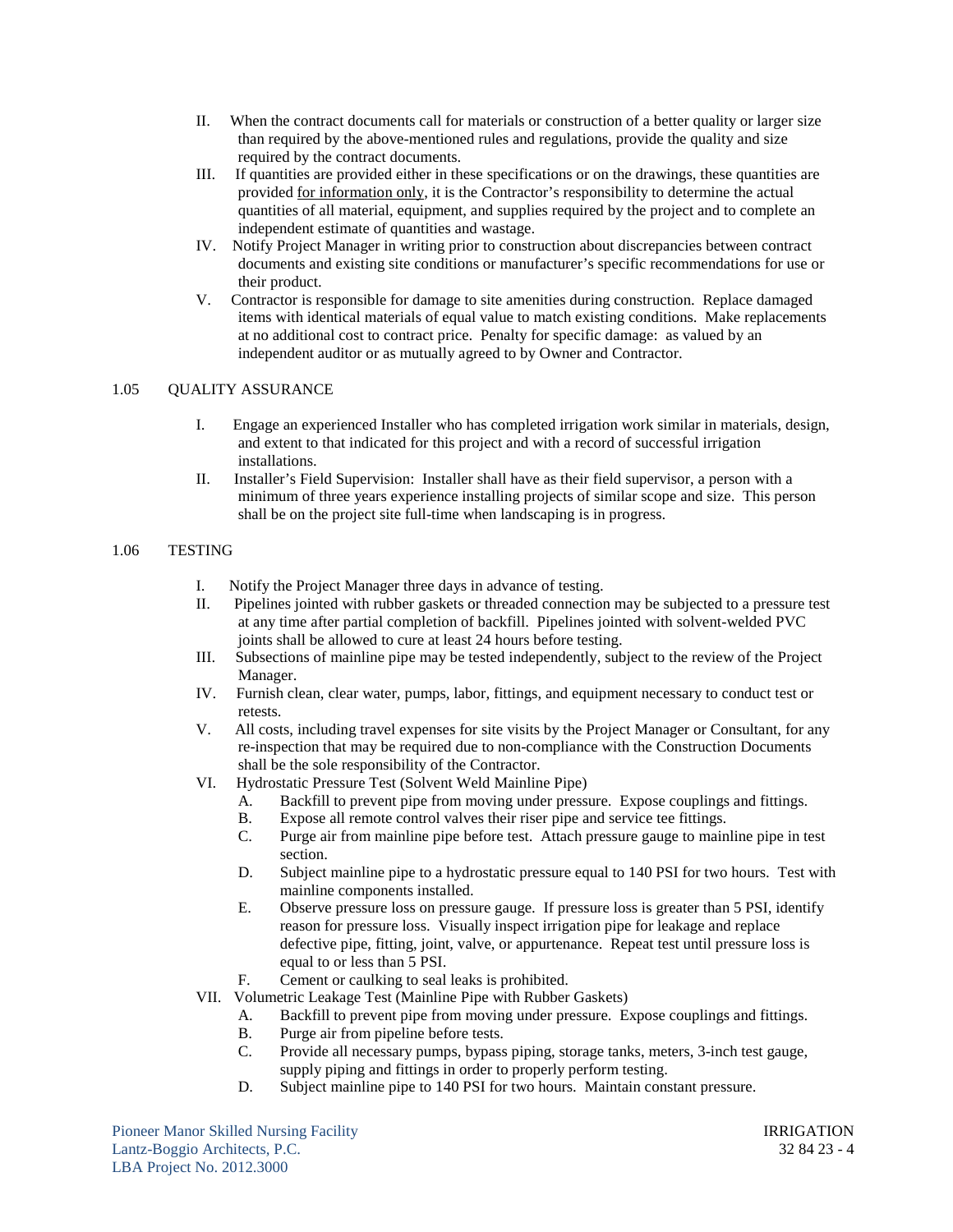- E. Testing pump must provide a continuous 140 PSI to the mainline. Allowable deviation in test pressure is 5 PSI during test period. Restore test pressure to 140 PSI at end of test.
- F. Water added to mainline pipe must be measured volumetrically to the nearest 0.10 gallons.
- G. Use the following table to determine maximum allowable volume lost during test:

| Pipe Size |      |      |      |      | Test Pressure (PSI) |      |      |      |      |
|-----------|------|------|------|------|---------------------|------|------|------|------|
| (INCHES)  | 60   | 70   | 80   | 90   | 100                 | 110  | 120  | 130  | 140  |
| 2"        | 0.48 | 0.51 | 0.55 | 0.58 | 0.62                | 0.65 | 0.68 | 0.70 | 0.73 |
| 4"        | 0.62 | 0.66 | 0.71 | 0.75 | 0.8                 | 0.84 | 0.87 | 0.91 | 0.94 |
| 6"        | 0.90 | 0.97 | 1.04 | 1.11 | .18                 | 1.23 | 1.29 | 1.34 | 1.40 |

Leakage Allowable (Gallons per 100 joints/Hour)

# VIII. Operational Test

- A. Activate each remote control valve in sequence from controller. The Project Manager will visually observe operation, water application patterns, and leakage.
- B. Replace defective remote control valves, solenoids, wiring, or appurtenance to correct operational deficiencies.
- C. Replace, adjust, or move water emission devices to correct operational or coverage deficiencies.
- D. Replace defective pipe, fittings, joint, valves, sprinkler, or appurtenance to correct leakage problems. Cement or caulking to seal leaks is prohibited.
- E. Repeat test(s) until each lateral passes all tests. Repeat tests, replace components, and correct deficiencies at no additional cost to the City.
- IX. Control System Acceptance Test
	- A. Upon completion of construction, City of Gillette Parks Division Representatives will administer a System Acceptance Test.
	- B. Following construction completion and a Review by the Project Manager, an evaluation period will begin. After 30 days of continuous service without major system problems, the system will be accepted and the guarantee/warranty period will begin. If at any time during the 30 day evaluation period, a major system problem occurs, the source of the problem will be determined and corrected and the 30 day evaluation period will start again. Equipment will not be accepted until such time as the System Acceptance Test is passed.
	- C. If successful completion of the System Acceptance Test is not attained within 90 days following commencement of the evaluation period, the Project Manager has the option to request replacement of equipment, terminate the order, or portions thereof, or continue with the System Acceptance Test. These options will remain in effect until such time as a successful completion of the System Acceptance Test.
	- D. Finial payment will be made after successful completion of the System Acceptance Test.
- X. Sensor Cable
	- A. Test for leaks to ground per manufacturer's recommendations. Test results must meet or exceed manufacturer's guidelines for acceptance.
	- B. Test cable for continuity if cable is being installed for future expansion of the irrigation system.
	- C. Replace defective wire, underground splices, or appurtenances. Repeat test until manufacturer's guidelines are met.
- XI. Control System Grounding:
	- A. Test for proper grounding of control system per manufacturer's recommendations. Test results must meet or exceed manufacturer's guidelines for acceptance.
	- B. Replace defective wire, grounding rod, or appurtenances. Repeat the test until the manufacturer's guidelines are met.
- XII. Mainline Pipe Tracing Wire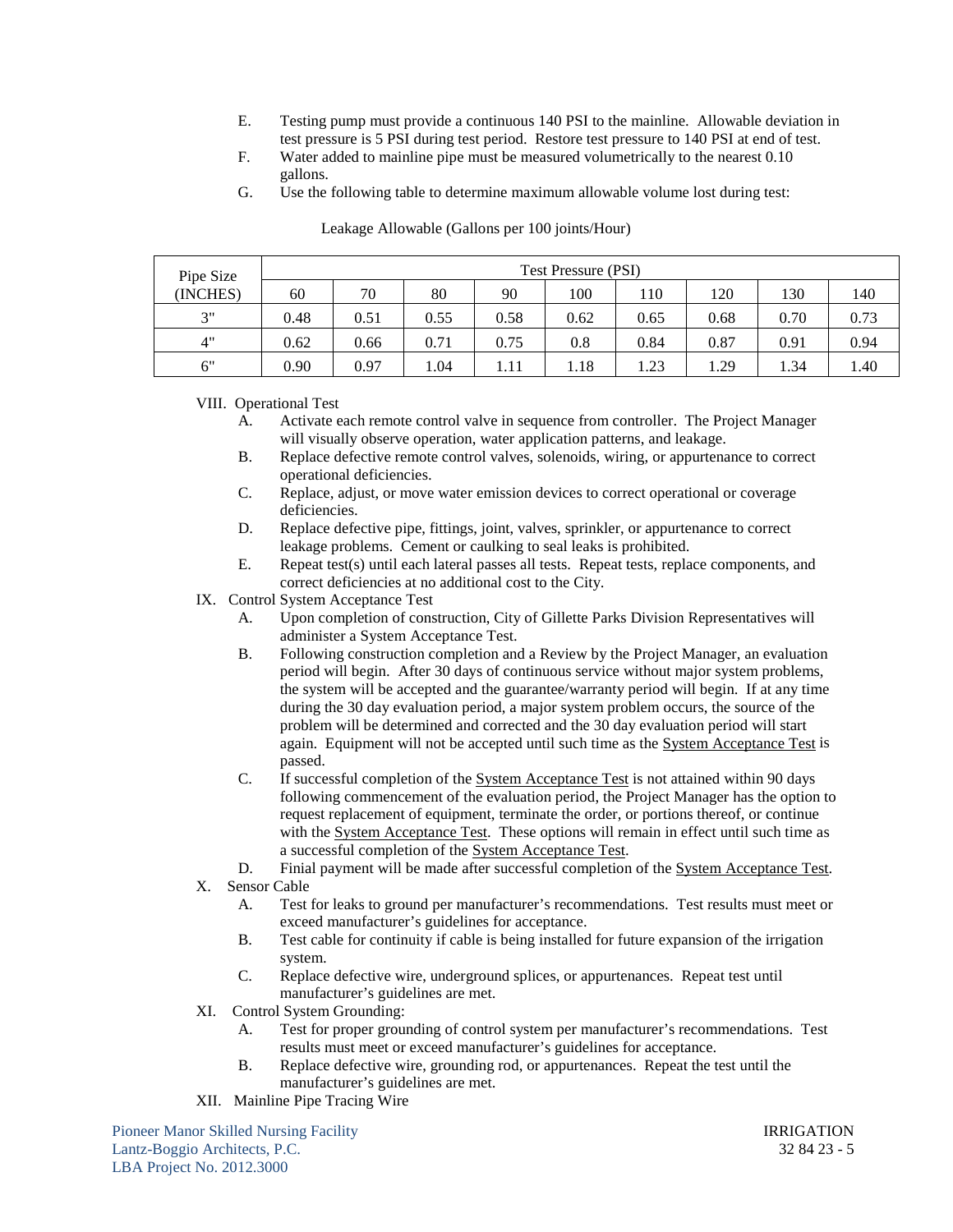- A. Utilize the system grounding wire for mainline pipe tracing.
- B. Test mainline grounding wire for continuity.
- C. Testing shall be conducted in the presence of the Project Manager. Repair or replace defective tracing wire.
- D. Testing shall be documented by the contractor and approved by the Project Manager.

#### XIII. Testing Review

A. Failure of initial testing review will require additional review. Payment of all cost, including travel expenses and site visits by City of Gillette Representative, for additional reviews that ;may be required due to non-compliance with the Construction Documents will be Contractor's responsibility.

# 1.07 CONSTRUCTION REVIEW:

The purpose of on-site reviews by the Project manager is to periodically observe the work in progress, the Contractor's interpretation of the construction documents, and to address question with regard to the installation.

- I. Scheduled reviews such as those for irrigation system layout or testing must be scheduled with the Project Manager as required by these specifications.
- II. Impromptu reviews may occur at any time during the project.
- III. A review will occur at the completion of the irrigation system installation and Project Record Drawing submittal.

# 1.08 COORDINATION AND SCHEDULING

I. The irrigation construction schedule is to be provided at the Pre-Construction meeting depicting the dates the various stages of the project will start and when they will be completed.

## 1.09 GUARANTEE/WARRANTY AND REPLACEMENT:

The purpose of this guarantee/warranty is to insure that the Owner receives irrigation materials of prime quality, installed and maintained in a thorough and careful manner.

- I. For a period of one year from the commencement of the formal maintenance period, guarantee/warranty irrigation materials, equipment, and workmanship against defects. Fill and repair depressions. Restore landscape or structural features damaged by the settlement of irrigation trenches or excavations. Repair damage to the premises caused by defective item. Make repairs within seven days of notification from the Project Manager.
- II. Contract documents govern replacements identically as with new work. Make replacements at no additional cost to the contract price.
- III. Guarantee/warranty applies to originally installed materials and equipment and replacements made during the guarantee/warranty period.

# PART 2:MATERIALS

2.01 QUALITY: Use materials that are new and without flaws or defects of any type and which are the best of their class and kind.

#### 2.02 SUBSTITUTIONS

- I. Alternative equipment must be approved by the Project Manager prior to bidding. The Contractor is responsible for making any changes to the design to accommodate alternative equipment.
- II. Pipe sizes referenced in the construction documents are minimum sizes, and may be increased at the option of the Contractor.

#### 2.03 SLEEVING

Pioneer Manor Skilled Nursing Facility **IRRIGATION** IRRIGATION Lantz-Boggio Architects, P.C. 32 84 23 - 6 LBA Project No. 2012.3000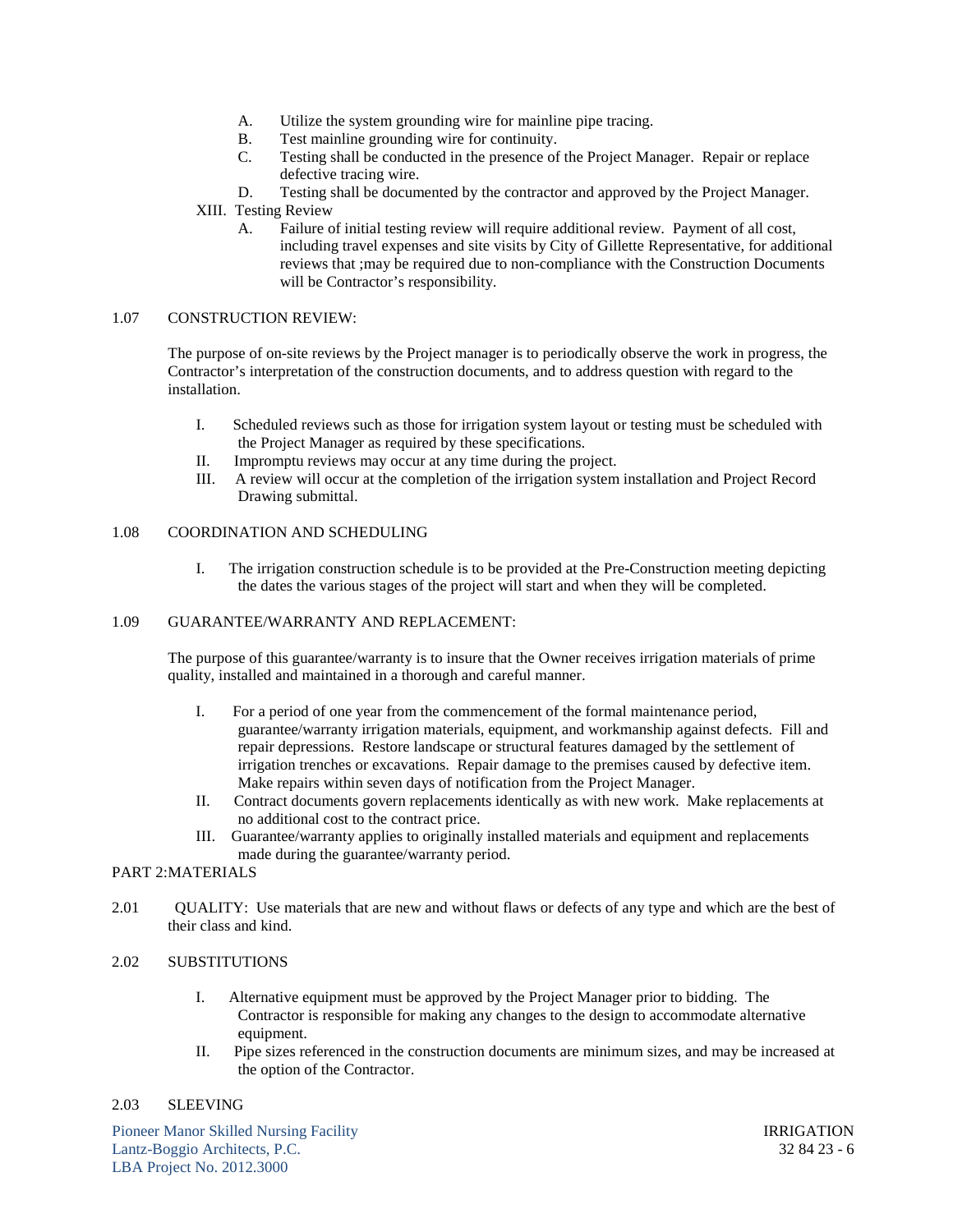- I. Sleeving material beneath pedestrian pavements shall be PVC schedule 40 pipe with solvent welded joints.
- II. Sleeving material beneath vehicular pavements shall be PVC schedule 80 pipe with solvent welded joints.
- III. Sleeving sizing: A minimum of twice the nominal diameter of solvent-welded pipe or wiring bundle, or as indicated on drawings. Sleeve diameter for gasketed pipe must accommodate outside diameter of joint-restraint casing spacers, refer to joint-restraint manufacturer's sizing recommendations.

## 2.04 PIPE AND FITTINGS

- I. Mainline Pipe and Fittings
	- A. Use rigid, unplasticized polyvinyl chloride (PVC) 1120, 1220 National Sanitation Foundation (NSF) approved pipe, extruded from material meeting the requirements of Cell Classification 12454-A or 12454-B, ASTM Standard D1784, with an integral belled end suitable for solvent welding.
	- B. Use schedule 40 PVC standard weight, all parts shall be injection molded of an improved PVC fitting compound. All threaded plastic fittings shall have injection molded threads. No cut threads will be accepted on PVC pipe and fittings. All tees and ells shall be manufactured in injection molds that are side gated. All threaded nipples shall be standard weight schedule 80 with molded threads.
	- C. Use rubber-gasketed pipe equipped with factory installed reinforced gaskets for mainline pipe with nominal diameter greater than or equal to 3-inches. Use Gasketed pipe joints conforming to "Laboratory Qualifying Tests" section of ASTM D3139. Use gasket material conforming to ASTM F477. Use Harco or approved equal rubber-gasketed deep bell ductile iron fittings conforming to ASTM A-536 and ASTM F-477. Use Lubricant approved by pipe manufacturer.
	- D. Use solvent weld pipe for mainline pipe with a nominal diameter less than 3-inches or where a pipe connection occurs in a sleeve. Use Schedule 40, Type 1, PVC solvent weld fittings conforming to ASTM Standards D2466 and D1784. Use primer approved by the pipe manufacturer. Solvent cement to conform to ASTM Standard D2564.
	- E. Mainline pipe within sleeves: Use solvent weld pipe for mainline pipe with nominal diameter 4-inches and smaller installed within sleeves. Use pipe equipped with factor installed reinforced gaskets for mainline pipe with nominal diameter of 6 inches and larger installed within sleeves. Provide restrained casing spacers where gasketed joints occur within sleeve.
	- II. Lateral Pipe and Fittings
		- A. Use rigid, unplasticized polyvinyl chloride (PVC) 1120, 1220 National Sanitation Foundation (NSF) approved pipe, extruded from material meeting the requirements of Cell Classification 12454-A or 12454-B, ASTM Standard D1784, with and integral belled end suitable for solvent welding.
		- B. Use Class 200, SDR-21, rated at 200 PSI, conforming to the dimensions and tolerances established by ASTM Standard D2241. Use PVC pipe rated at higher pressures than Class 200 in the case of small nominal diameters that are not manufactured in Class 200.
		- C. Use solvent weld pipe for lateral pipe. Use Schedule 40, Type 1, PVC solvent weld fittings conforming to ASTM Standards D2466 and D1784 for PVC pipe. Use primer approved by the pipe manufacture. Solvent cement to conform to ASTM Standard D2564, of a type approved by the pipe manufacturer.
	- III. Inline Drip Tubing and Fittings
		- A. Drip Tubing
			- 1. Use UV resistant polyethylene drip tubing with integral pressure compensating drip emitters.
			- 2. Emitter spacing and flow as noted in drawings and installation details.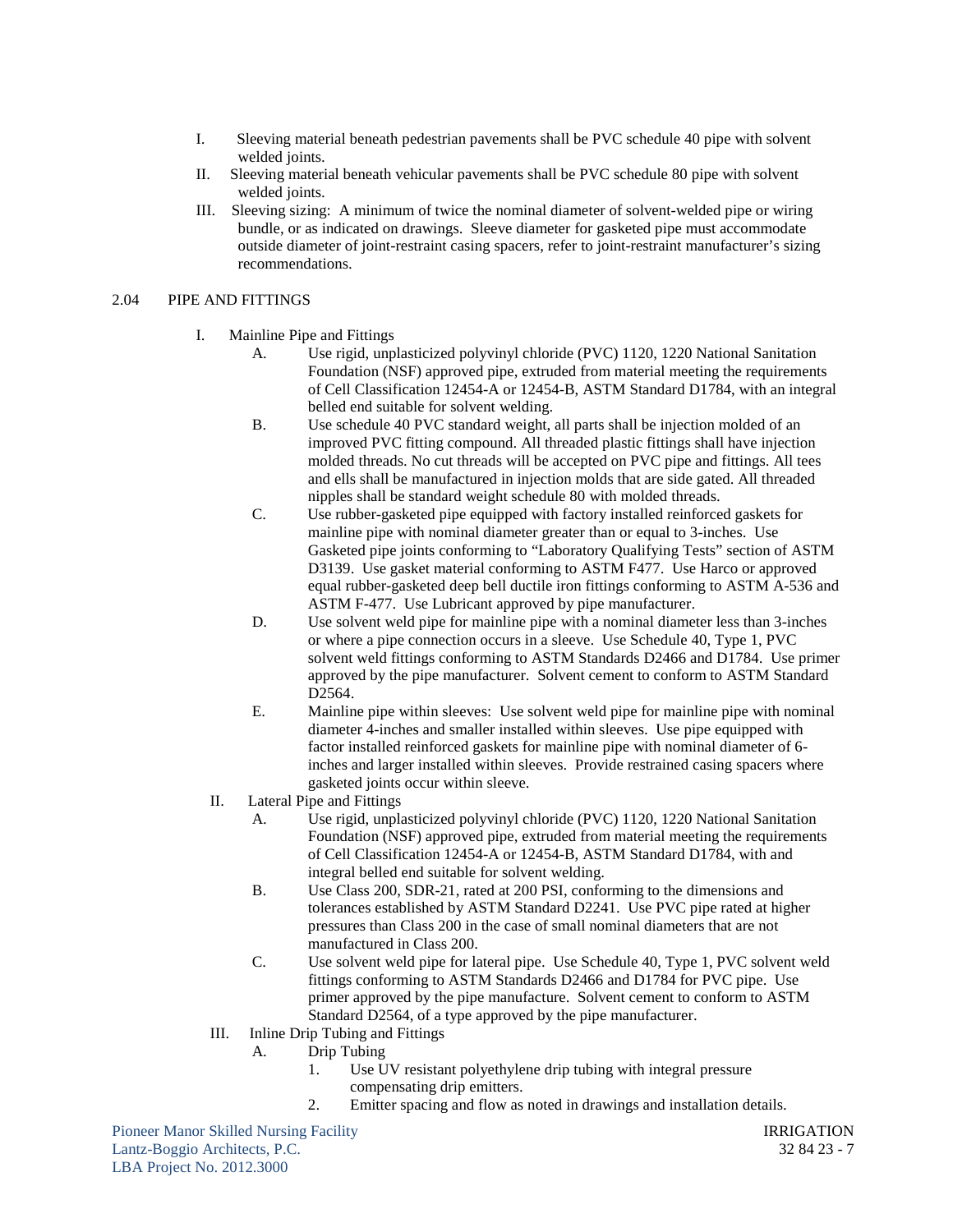- 3. Use emitters that are pressure compensating from 15 to 60 PSI.<br>4. Use tubing with outside diameter from  $0.630$ " to  $0.710$ ", and ins
- Use tubing with outside diameter from  $0.630$ " to  $0.710$ ", and inside diameter from 0.560" to 0.540".
- 5. Use tubing stakes or landscape fabric staples to hold above-ground pipe in place.
	- a. Place stakes or staples 18" to 24" OC, or as needed to secure tubing.
- B. Blank Tubing
	- 1. Use UV resistant polyethylene blank tubing for start connections between manifolds and drip tubing, and supply and exhaust manifolds, with flows less than three and one half (3.5) GPM.
	- 2. Use tubing with outside diameter from 0.630" to 0.710" and inside diameter from 0.560" to 0.540".
	- 3. Use tubing stakes or landscape fabric staples to hold above-ground pipe in place.
		- a. Place stakes or staples 18" to 24" OC, or as needed to secure tubing.
- C. Fittings
	- 1. Use fittings manufactured from UV resistant material.
	- 2. Use Compression fittings for all tubing to tubing connections
		- a. Fittings shall accept tubing with outside diameters from 0.630" to  $0.710"$ .
		- b. Acceptable manufacture and models: Rain Bird Easy Fit Compression Fittings.
	- 3. Use Threaded by insert fittings for making connections from valves and/or PVC fittings to tubing.
		- a. Fittings shall accept tubing with outside diameters from 0.630" to  $0.710"$ .
		- b. Acceptable manufacture and models:
			- i. Rain Bird Easy Fit Compression Fittings
			- ii. Netafim 17mm Dripline Fittings
- IV. Specialized Pipe and Fittings
	- A. Low Density Polyethylene Hose
		- 1. Use pipe specifically intended for use as a flexible swing joint.
			- a. Inside diameter,  $0.490 \pm 0.010$  inch.
			- b. Wall thickness,  $0.100 \pm 0.010$  inch.
			- c. Color, Black.
		- 2. Use spiral barbed fittings supplied by the same manufacturer as the hose.
	- B. Assemblies calling for flanged connections shall utilize stainless steel studs and nuts and rubber gaskets.
	- C. Assemblies calling for threaded pipe connections shall utilize PVC Schedule 80 and 40 threaded fittings and Rain Bird pre-manufactured swing-joint assemblies. Use PVC Schedule 80 nipples.
	- D. Joint sealant, use non-hardening, nontoxic pipe thread sealant formulated for use on threaded connections and approved by the pipe fitting and valve manufacturer. Where directed by valve manufactures, use threaded tape for threaded connections at valves and instead of thread paste.
	- E. Copper pipe, use Type "K" rigid pipe conforming to ASTM Standard B88. Use wrought copper or cast bronze fittings, soldered, flared mechanical, or treaded joint per installation details or local code. Use a 95 – percent tin and 5 – percent antimony solder.
- V. Ductile Iron Fittings
	- A. Use Harco or approved equal rubber-gasketed deep bell ductile iron fittings for all changes in directions, at all service tees for remote control valves and quick coupling valves with mainline pipe with nominal diameter greater than or equal to 3-inches.
- VI. Joint Restrain Harness
	- A. Provide joint restraint harness components as recommended by pipe and fitting manufacturer and in accordance with accepted industry practices. For joint restrains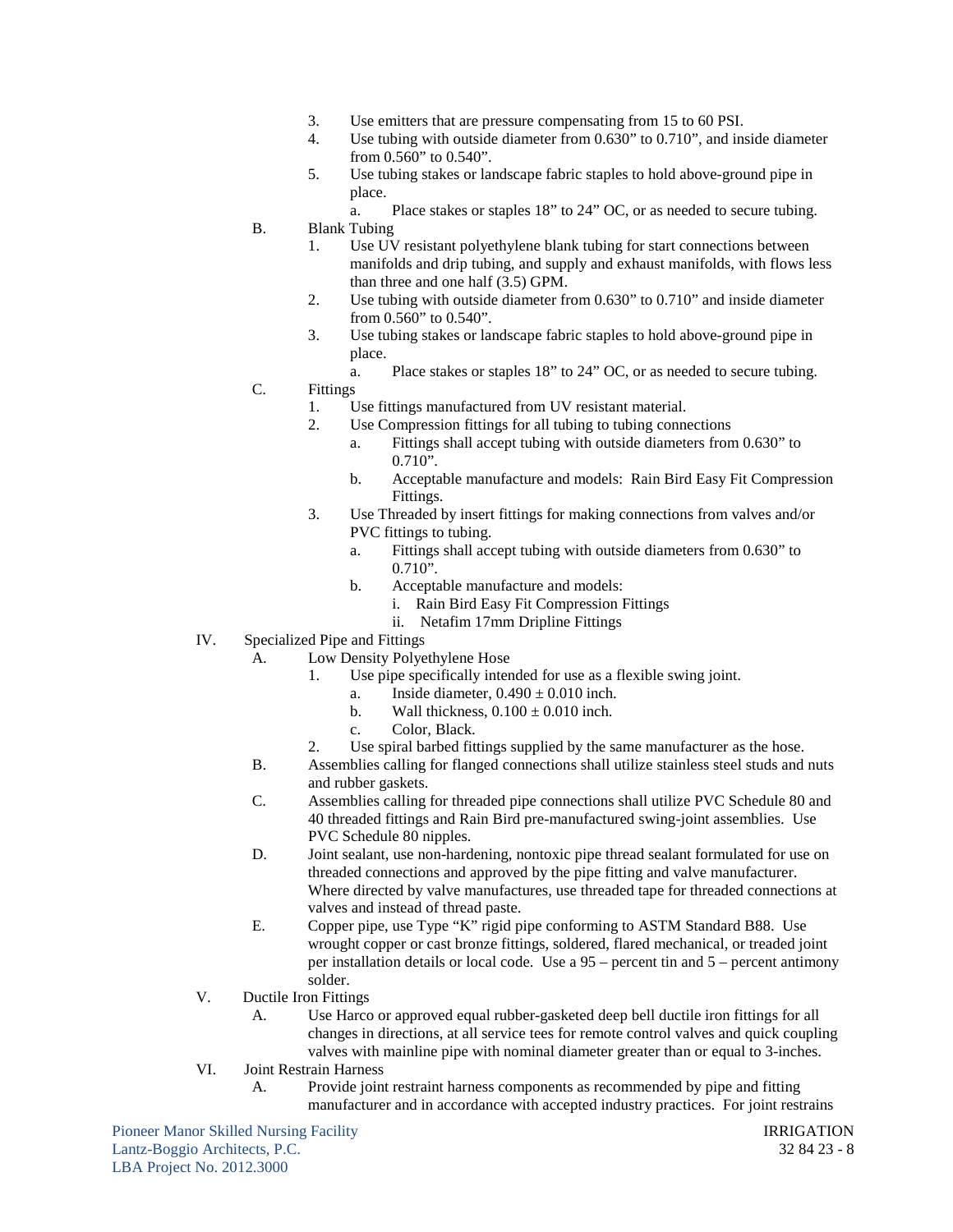on ductile iron pipe applications, use restraint components constructed of 60-42-10 ductile iron conforming to ASTM A536. For joint restraints on PVC pipe application, use restraint components constructed of 60-42-10 ductile iron conforming to ASTM A536-80 and ASTM F1674-96.

- B. Use bolts, nuts, retaining clamps, all-thread, or other joint restraint harness materials that are zinc plated or galvanized.
- C. Use on pipe greater than or equal to 3-inch diameter or any diameter rubber gasketed pipe.
- VII. Thrust Blocks: If required for 3" and greater mainline
	- A. Use 3,000 PSI concrete. Use commercially pre-mixed concrete unless written approval is provided by Project Manager prior to construction.
	- B. Use 2-mil plastic protective sheeting.
	- C. Use No. 4 Rebar.

# 2.05 MAINLINE COMPONENTS

- I. Backflow Prevention Device
	- A. As presented in the installation details.
	- B. This device shall protect against any Cross-Connection between the irrigation system and the public's potable water supply.
	- C. This device shall provide protection against both Back-siphon and Backpressure conditions
	- D. This device shall protect against High Hazard conditions.
	- E. This device shall be Testable.
	- F. The assembly shall be intended for use under continuous pressure applications
	- G. Acceptable Manufactures are, Feboc and Wilkins.
- II. Backflow Prevention Device Enclosures (If exterior mounted)
	- A. Enclosures shall be designed to protect the Backflow assemblies against vandalism and theft, and shall be lockable.
	- B. Enclosures shall be constructed with 1-1/4" Sch. 40 ASTM steel pipe end frames, 1" x 1" x 1/8" steel angle iron bases, and 1/2" #13 ga. diamond pattern flat rolled expanded steel top, side, and ends welded 4" o.c.
	- C. Enclosures shall have no sharp corners or edges.
	- D. Enclosures shall be Power Coated with a 1.5 to 2.0 mil thickness of polyester powder.
		- a. Green color.
	- E. Acceptable Manufactures are Guard Shack.
- III. Master Valve Assembly
	- A. As presented in the installation details.
	- B. Acceptable Manufactures are Bermad 410 Series normally open (unless otherwise specified).
- IV. Flow Sensor Assembly
	- A. As presented in the installation details.
	- B. Acceptable Manufactures are Rain Bird and Data Industrial.
- V. Isolation Gate Valve Assembly
	- A. As presented in the installation details.
	- B. Acceptable Manufactures are, American AVK, Clow, Kennedy, Mueller, Matco, Nibco, or Waterous.
- VI. Quick Coupling Valve Assembly
	- A. As presented in the installation details.
	- B. Acceptable Manufactures are Rain Bird.

# 2.06 SPRINKLER IRRIGATION COMPONENTS

I. Remote control valves (RCV) Assembly for Sprinkler Laterals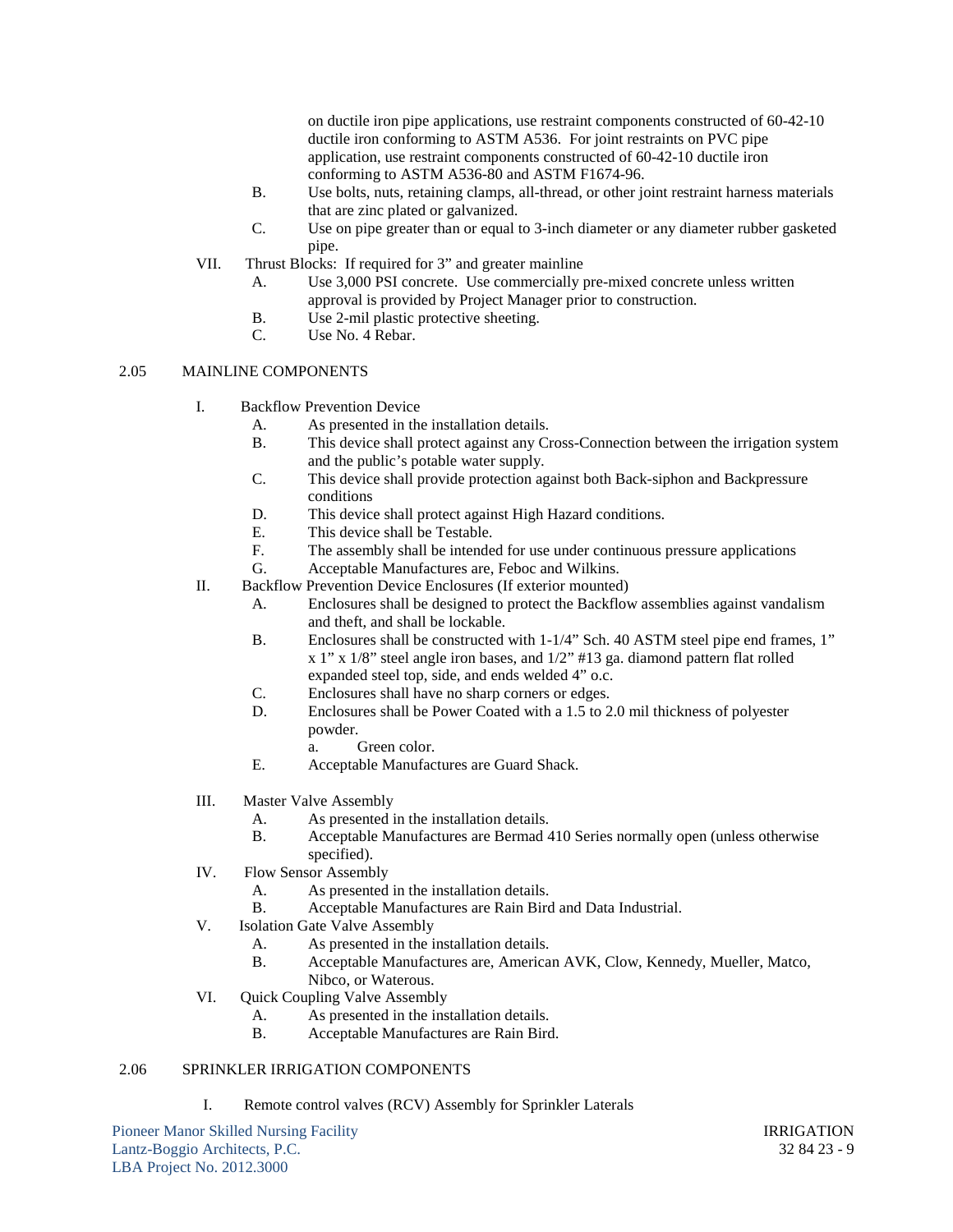- A. As presented in the installation details.
- B. Use wire connectors and waterproofing sealant to join control wires and solenoid valves.
- C. Use standard Christy I.D. tags with hot-stamped black letters on a yellow background.
- D. Install a separate valve box over a 3-inch depth of  $\frac{3}{4}$  -inch gravel for each assembly.
- E. Provide PRS-D Pressure Regulating Modules at all spray and rotor sprinkler remote control valves.
- II. Sprinkler Assembly
	- A. As presented in the installation details.
- III. Sprinkler Pressure Test Kit
	- A. Provide one assembly per project.
		- 1. Assembly shall include one Rain Bird PHG and one Rain Bird Pitot Tube
			- (part no. 41017), for use in pressure adjustment for spray and rotor sprinklers.

# 2.07 DRIP IRRIGATION COMPONENTS

- I. Remote Control Valve (RCV) assembly for Drip Laterals
	- A. As presented in drawings and installation details.
- II. Flush Valve Assembly
	- A. As presented in the installation details.

# 2.08 CONTROL SYSTEM COMPONENTS

- I. Satellite Controller Assembly: As presented in drawings and installation details. All incidental parts which are not specified herein and are necessary to complete the system shall be furnished and installed as though such parts were shown on plans or specified. All systems shall be in satisfactory operation at the time of completion.
- II. Basis of design product is Rainbird ESP-LXD with ET Manager cartridge.
	- A. Communication Path
		- 1. Each satellite and decoder shall be grounded by means that conform to the requirements of the National Electrical Code, current edition as adopted by the City, and the manufactures specifications. No solder connections will be allowed. Resistance to ground shall be no greater than 10 ohms.
	- B. Automatic Controller(s) and Related Equipment
		- 1. Pre-assembled and tested by a local authorized Toro Sentinel central control system representative, and as presented conceptually in the installation details.
		- 2. Acceptable manufacture, Toro Sprinkler Manufacturing Corp. Controller shall be installed per manufacturers specifications, and as specified herein.
	- C. Satellite Controller Assembly(s)
		- 1. Controller enclosure shall be provided by Rainbird Corp. or approved equal.
		- 2. The above described product shall be a NEMA 3R rain-proof enclosure as listed by Underwriter Laboratories, INC.
		- 3. Each satellite assembly shall have one (1) flow sensing assemblies for each point-of-connection, properly sized to monitor and react to excessive system flows.
		- 4. All components shall be properly and neatly wired to the appropriate terminal interface board. Bundle wires and tie with nylon zip-ties.
		- 5. The satellite assembly shall be covered by a five-year limited warranty. Warranty service shall be preformed in the field on the site where equipment is located.
	- D. Wire Markers
		- 1. Pre-numbered or labeled with indelible non-fading ink, made of permanent, non fading material.
	- E. Lightning protection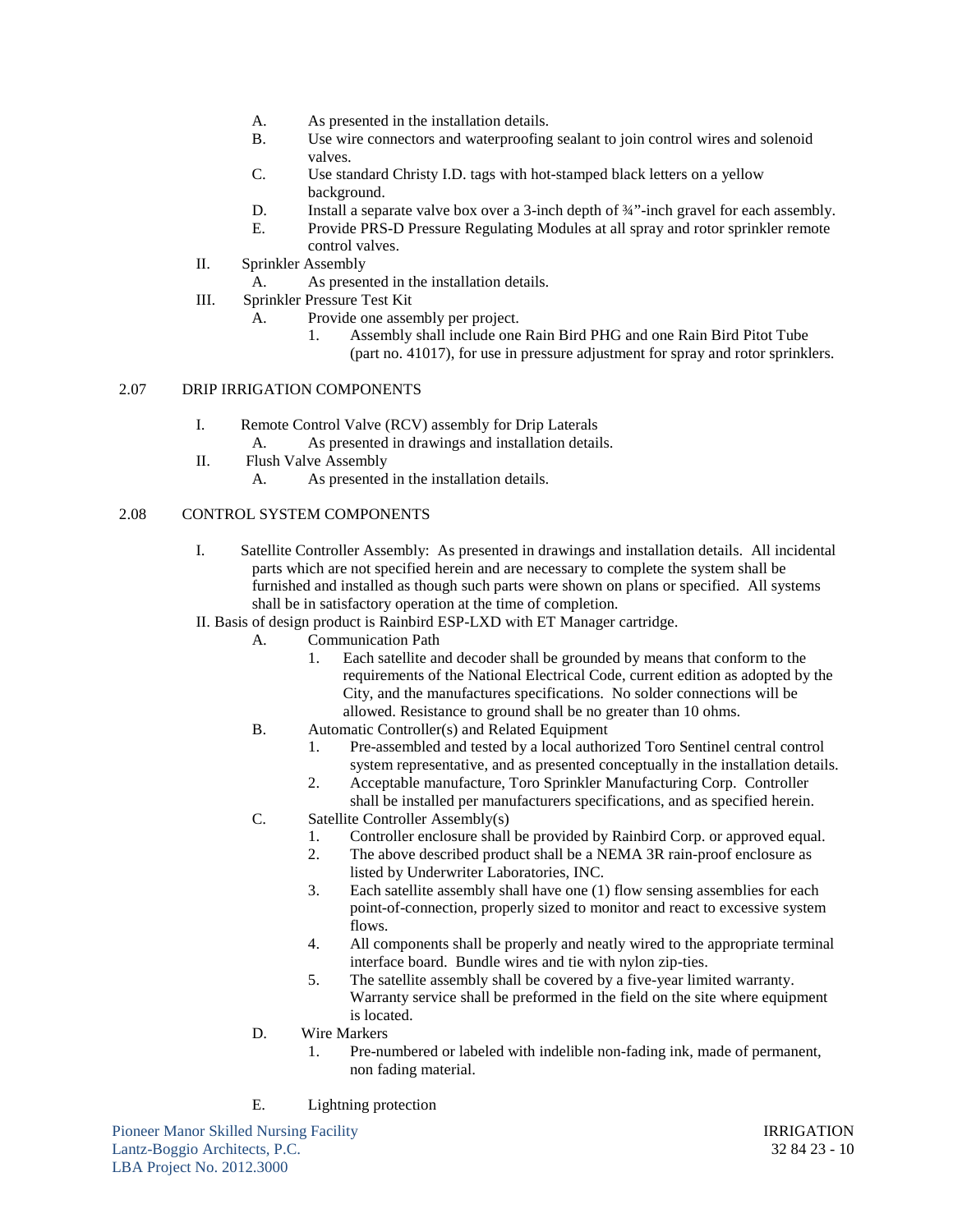1. Provide one 12" x 36" x 0.0625 ground plate, one 5/8" x 10 foot copper clad UL listed grounding rod, 30 feet of #6 AWG bare copper grounding wire, and one CADWELD connector, and two 6-inch round valve boxes at each satellite controller group.

# F. DECODERS

- 1. Modules for interfacing communication from controller to solenoid valves:
	- a. Description: Waterproof, pre assembled, addressable, programmable element, ranges from single station to multiple station controls.
- 2. Basis-of-Design Product: Subject to compliance with requirements, provide product indicated on Drawings or comparable product by one of the following:
	- a. Rain Bird Corporation.
	- b. Hunter Industries Incorporated.
	- c. Toro Company (The); Irrigation Division.
- **3. Product will meet all requirements for interface per specific irrigation automatic controller needs; all products require pre-approval by Landscape Architect as well as potential manufacturer support and owner training in order to meet warranty requirements and proper use.**
- III. Decoder Wire
	- A. Wire for the decoder system shall be dual conductor solid core tin coated, soft drawn bare copper, meeting ASTM Spec. 33. PVC insulated insulation, with PE outer jacket, UL approved, underground wire for direct burial in ground. Wire shall be #12 AWG, unless recommended otherwise by manufacturer.
	- B. Splices
		- 1. Use 3M 82-A series connectors.
	- C. Conduit
		- 1. PVC Schedule 40.
	- D. Warning tape
		- 1. Insert plastic film highly resistant to alkalis, acids, or other destructive chemical components likely to be encountered in soils. Three inches wide, colored red, and imprinted with "CAUTION: BURIED ELECTRIC LINE BELOW"
- IV. Grounding Cable
	- A. Use #10 AWG bare copper wire to connect to grounding plate mounted near point of connection.

# 2.09 OTHER COMPONENTS

- I. Warning tape
	- A. plastic film highly resistant to alkalis, acids, or other destructive chemical components likely to be encountered in soils. Three inches wide, colored red, and imprinted with "CAUTION: BURIED ELECTRIC LINE BELOW"
- II. Tools and Spare Parts: Provide operating keys, servicing tools, spare parts and other items indicated in the General Notes of the Drawings.
- III. Other Materials: Provide other materials or equipment shown on the drawings or installation details that are part of the irrigation system, even though such items may not have been referenced in these specifications.

# PART 3: EXECUTION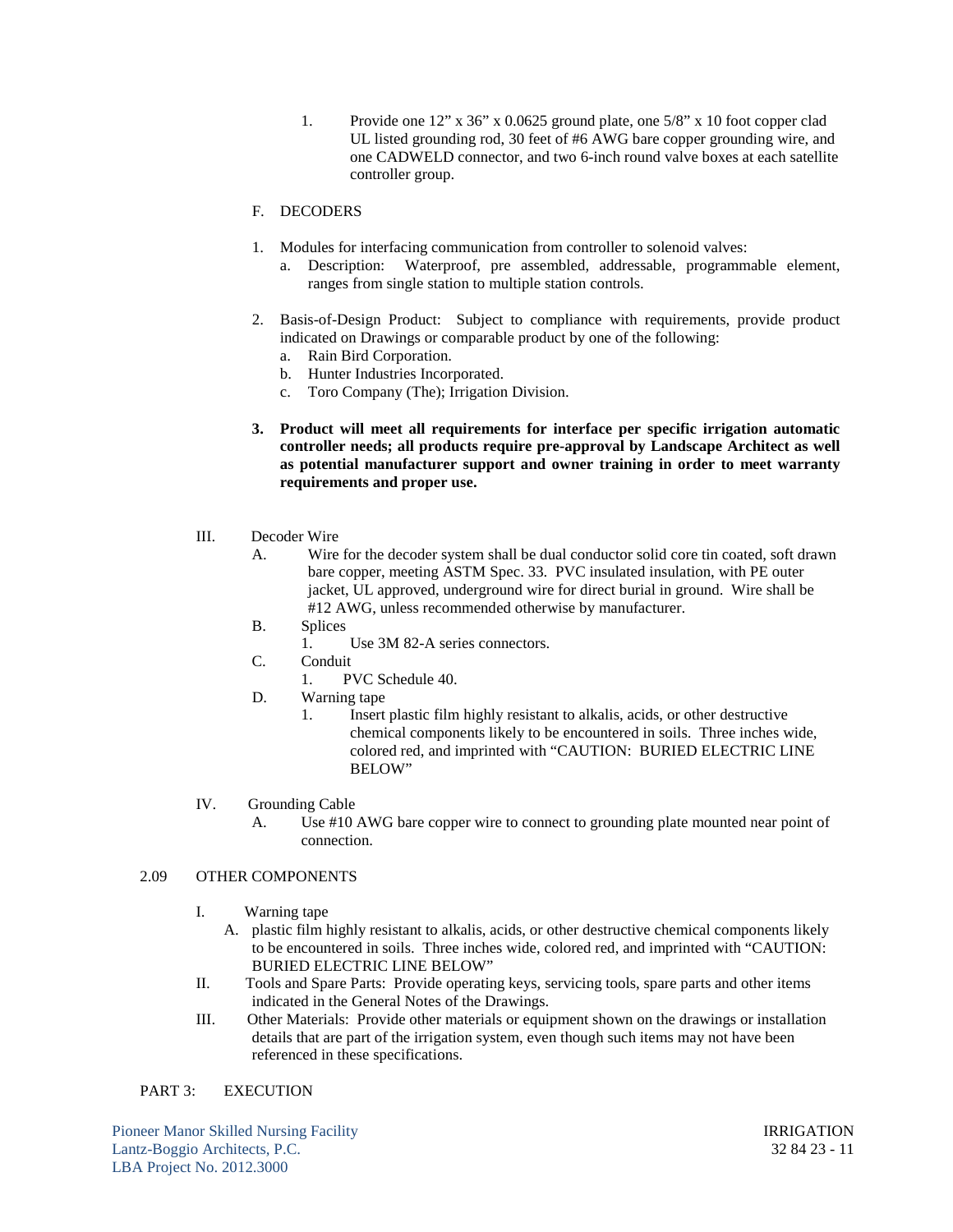# 3.01 INSPECTIONS AND REVIEWS

# I. Site Inspections

- A. Verify construction site conditions and note irregularities affecting work of this section. Report irregularities to the Project Manager prior to beginning work.
- B. Coordinate and provide testing of signal integrity between on-site satellite controller and the Central Control Computer as designated by Project Manager.
- C. Beginning work of this section implies acceptance of existing conditions.
- II. Utility Locates (One Call 1-800-849-2476)
	- A. Arrange for and coordinate with local authorities the location of all underground utilities.
	- B. Repair and underground utilities damaged during construction. Make repairs at no additional cost to the contract price.

# 3.02 LAYOUT OF WORK

- I. Stake out the irrigation system. Items to be staked include: backflow device; control valves; sleeving; mainline and lateral pipe; drip line grids; drip line flush valves; air/vacuum relief valves; quick coupling valves; isolation valves; controller assembly; and sprinklers.
	- A. Irrigation System Layout Review: Irrigation system layout review will occur after the staking has been completed. Notify the Project Manager one week in advance of review. Modifications will be identified by the Project Manager at this review.
- II. Install all mainline pipe and mainline components inside of project property lines.

# 3.03EXCAVATION, TRENCHING, AND BACKFILLING

- I. Excavate to permit the pipes to be laid at the intended elevations and to permit work space for installing connections and fittings.
- II. Minimum cover (distance from top of pipe or control wire to finish grade)
	- A. 24-inches over mainline pipe and over electrical conduit.
	- B. 28-inches over control wire and sensor cable.<br>C. 18-inches over lateral pipe to sprinklers.
	- 18-inches over lateral pipe to sprinklers.
- III. Maintain at least 15-feet clearance from the centerline of any tree.
- IV. Backfill only after lines have been reviewed and tested.<br>V. Excavated material is generally satisfactory for backfill.
- Excavated material is generally satisfactory for backfill. Backfill shall be free from rubbish, vegetative matter and stones larger than 2-inches in maximum dimension. Frozen material will not be allowed. Remove material not suitable for backfill. Backfill placed next to pipe shall be free of sharp objects that may damage the pipe.
- VI. Backfill un-sleeved pipe in either of the following manners:
	- A. Backfill and puddle the lower half of the trench. Allow to dry 24 hours. Backfill the remainder of the trench in 6-inch layers. Compact to density of surrounding soil.
	- B. Backfill the trench by depositing the backfill material equally on both sides of the pipe in 6-inch layers and compacting to the density of surrounding soil.
- VII. Enclose pipe and wiring beneath roadways, walks, curbs, etc., in sleeves. Minimum compaction of backfill for sleeves shall be 95% Standard Proctor Density, ASTM D698-78. Use of water for compaction around sleeves, "puddling", will not be permitted.
- VIII. Dress backfilled areas to original grade. Incorporate excess backfill into existing site grades.
- IX. Where utilities conflict with irrigation trenching and pipe work, contact the Project Manager for trench depth adjustments.

# 3.04SLEEVING AND BORING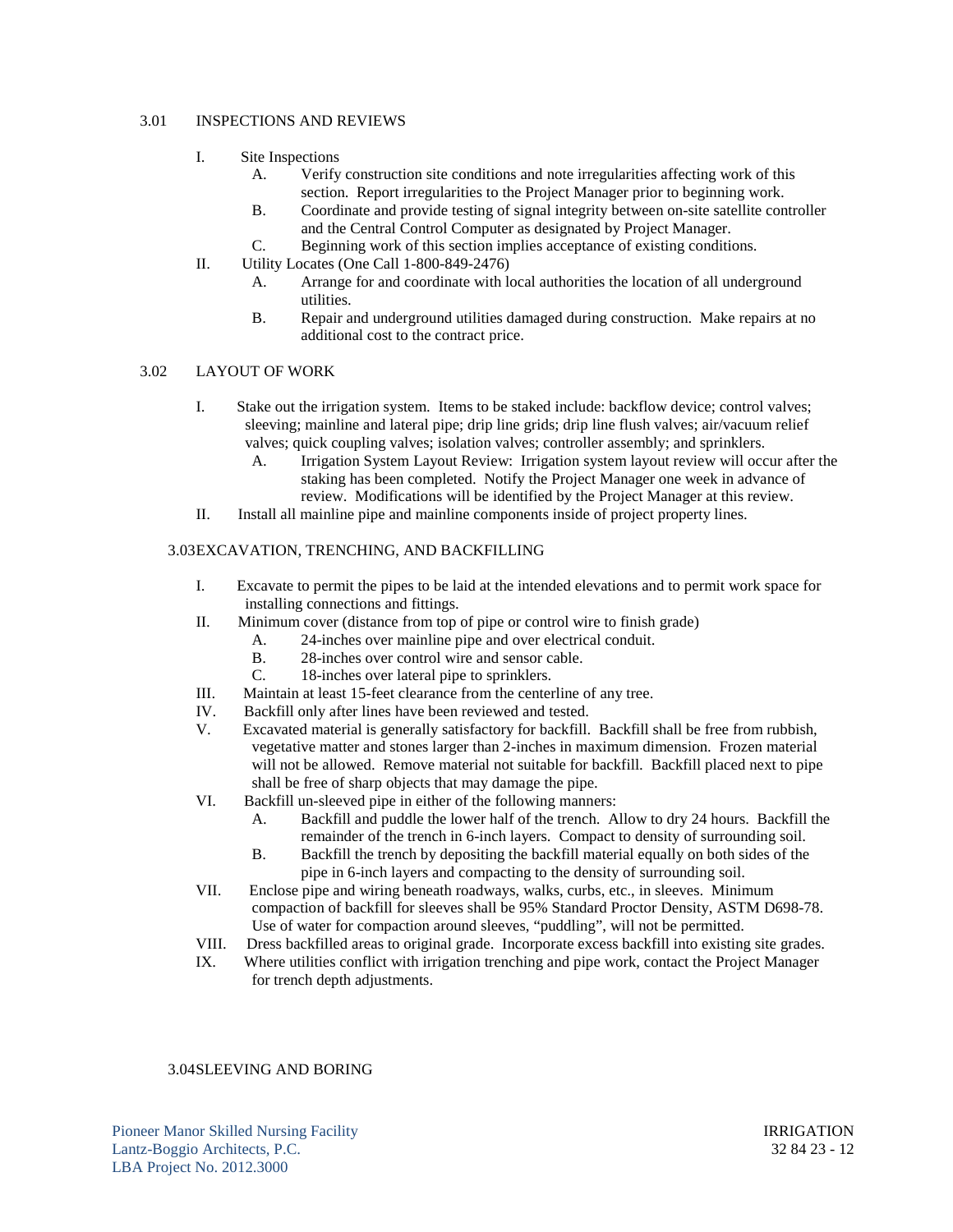- I. Install sleeving at a depth that permits the encased pipe or wiring to remain at the specified burial depth.
- II. Extend sleeve ends six inches beyond the edge of the paved surface. Cover pip ends and mark with stakes.
- III. Bore for sleeves under obstructions that cannot be removed. Employ equipment and methods designed for horizontal boring.

# 3.05ASSEMBLING PIPE AND FITTINGS

- I. General
	- A. Keep pipe free from dirt and pipe scale. Cut pipe ends square and debur. Clean pipe ends.
	- B. Keep ends of assembled pipe capped. Remove caps only when necessary to continue assembly.
	- C. Trenches may be curved to change direction or avoid obstructions within the limits of the curvature of the pipe. Minimum radius of curvature and offset per 20-foot length of pipe by pipe size are shown in the following table. All curvatures results from the bending of the pipe lengths. No deflection will be allowed at a pipe joint.

| <b>SIZE</b> | <b>RADIUS</b> | OFFSET PER 20' LENGTH |
|-------------|---------------|-----------------------|
| $1 - 1/2"$  | 25'           | $7' - 8''$            |
| 2"          | 25'           | $7' - 8''$            |
| $2 - 1/2"$  | 100'          | $1' - 11"$            |
| 3"          | 100'          | $1' - 11"$            |
| 4"          | 100'          | $1' - 11"$            |
| ና"          | 150'          | $1' - 4''$            |

- II. Mainline Pipe and Fittings
	- A. Use only strap-type friction wrenches for threaded plastic pipe.
	- B. PVC Rubber-Gasketed Pipe
		- 1. Use pipe lubricant. Join pipe in the manner recommended by manufacturer and in accordance with accepted industry practices.
	- C. PVC Solvent Pipe
		- 1. Use primer and solvent cement. Join pipe in a manner recommended by the manufacturer and in accordance with accepted industry practices.
		- 2. Cure for 30 minutes before handling and 24 hours before allowing water in pipe.
		- 3. Snake pipe from side to side within the trench.
	- D. Fittings
		- 1. The use of cross type fittings is not permitted.<br>2. Ductile iron fittings shall not be struck with a
		- 2. Ductile iron fittings shall not be struck with a metallic tool. Cushion blows with a wood block or similar shock absorber.
- III. Lateral Pipe and Fittings
	- A. Use only strap-type friction wrenches for threaded plastic pipe.
	- B. PVC Solvent Weld Pipe
		- 1. Use primer and solvent cement. Join pipe in the manner recommended by the manufacturer and in accordance with accepted industry practices.
		- 2. Cure for 30 minutes before handling and 24 hours before allowing water in the pipe.
		- 3. Snake pipe from side to side within the trench.
	- C. Fittings: The use of cross type fittings is not permitted.
- IV. Specialized Pipe and Fittings
	- A. Low Density Polyethylene Hose: Install per manufacturer's recommendations.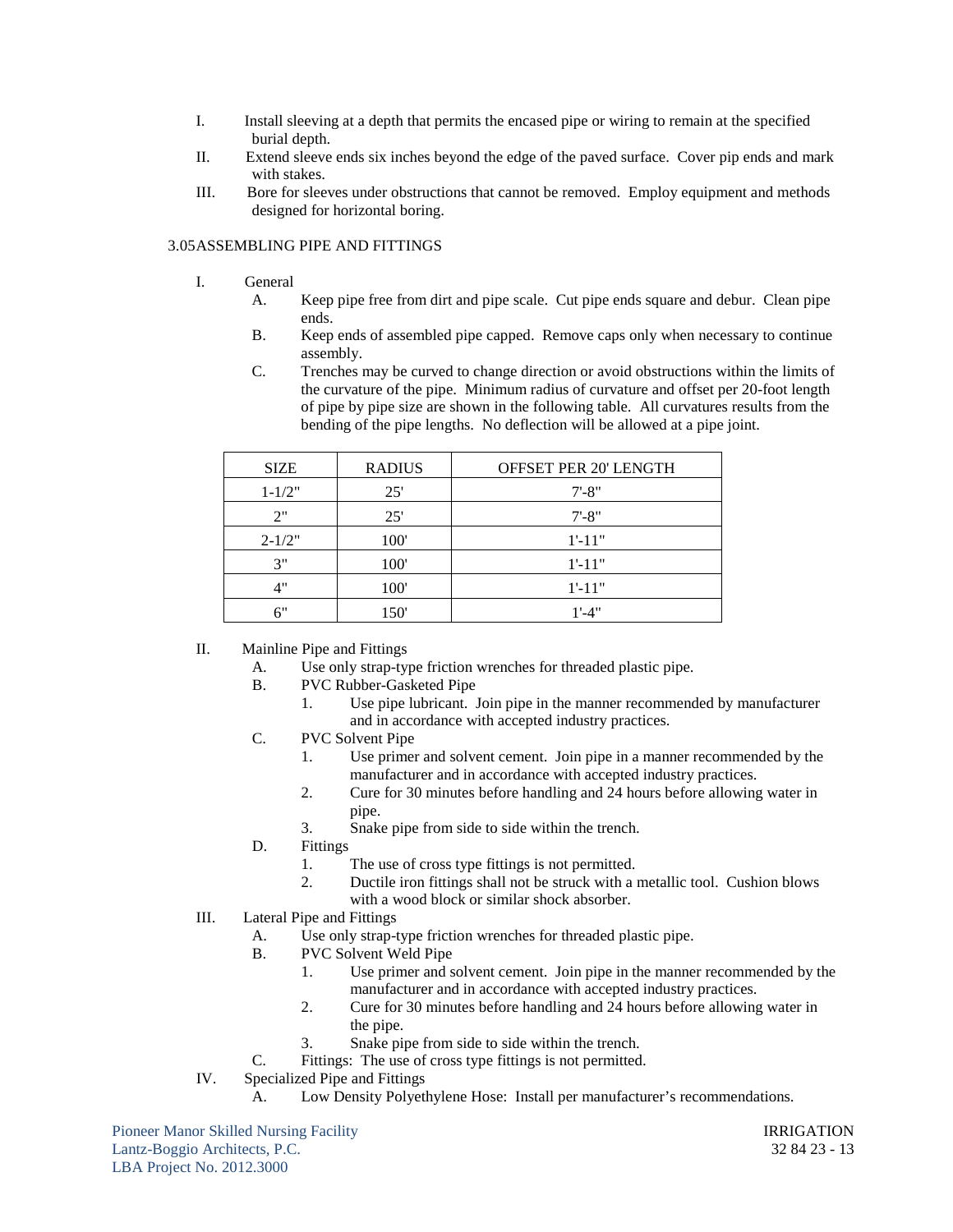- B. Flanged connections: Install stainless steel studs and nuts and rubber gaskets per manufacture's recommendations.
- C. PVC Threaded Connections
	- 1. Use only factory-formed threads. Field-cut threads are not permitted.
	- 2. Use only non-hardening, nontoxic thread sealant. Apply thread sealant in a manner recommended by component, pipe and sealant manufacturers and in accordance with accepted industry practices.
	- 3. When connection is plastic-to-metal, the plastic component shall have male threads and the metal component shall have female threads.
- D. Make metal-to-metal, threaded connection with non-hardening, nontoxic pipe sealant applied to the male threads only.
- E. Copper Pipe
	- 1. Use flux and solder. Join pipe in manner recommended by manufacturer and in accordance with local codes and accepted industry practices.
	- 2. Solder so that continuous bead show around the joint circumference.
- F. Thrust Blocks
	- 1. Use thrust blocks for fittings on pipe greater than or equal to 3-inch diameter, or any diameter of rubber gasketed pipe.
	- 2. Size, orient, and place cast-in-place concrete against undisturbed soil as shown on installation details.
	- 3. Wrap fittings or component with plastic to protect bolts, joint, gasket and fitting from concrete. Do not bury fitting or component in concrete.
	- 4. Commercially delivered concrete requires a 3,000 PSI mix.
	- 5. If pre-mix bags are used, mix per manufacture's recommendations (maximum 1 gallon of water to 80-pound bag of pre-mix).
	- 6. Contractor is responsible for performing a slump test (minimum of 2-inches to a maximum of 4-inches) if requested by the Project Manager.
- G. Joint Restraint Harness
	- 1. Use on pipe 3-inch diameter or any diameter of rubber gasketed pipe. Use joint restraint harnesses on all service tees for remote control valves and quick coupling valves. Use a joint restraint harness wherever directional fittings or valves are not positively restrained by flanged fittings, threaded fittings, and/or thrust blocks.
	- 2. Use a joint restraint harness with transition fittings between metal and PVC pipe, where weak trench banks do not allow use of thrust blocks, or where extra support is required to retain directional fitting or joint.

# 3.06INSTALLATION OF MAINLINE COMPONENTS

- I. Winterization Assembly: Provide per installation details where indicated on drawings. Brand "WA" on valve box lid in 2-inch high letters.
- II. Master valve Assembly: Provide per installation details where indicated on the drawings. Brand "MCV" on valve box lid in 2-inch high letters.
- III. Flow Sensor Assembly: Provide per installation details where indicated on the drawings. Brand "FS" on valve box lid in 2-inch high letters.
- IV. Isolation Gate Valve Assembly: Provide per installation details where indicated on the drawings. Install at least 12-inches from and align with adjacent walls or edges of paved areas. Brand "GV" on valve box lid in 2-inch high letters.
- V. Quick Coupling Valve Assembly: Provide per installation details where indicated on drawings. Brand "QC" on valve box lid in 2-inch high letters.

# 3.07INSTALLATION OF SPRINKLER IRRIGATION COMPONENTS

- I. Remote Control Valve (RCV) Assembly for Sprinkler Laterals
	- A. Flush mainline before installation of RCV Assembly.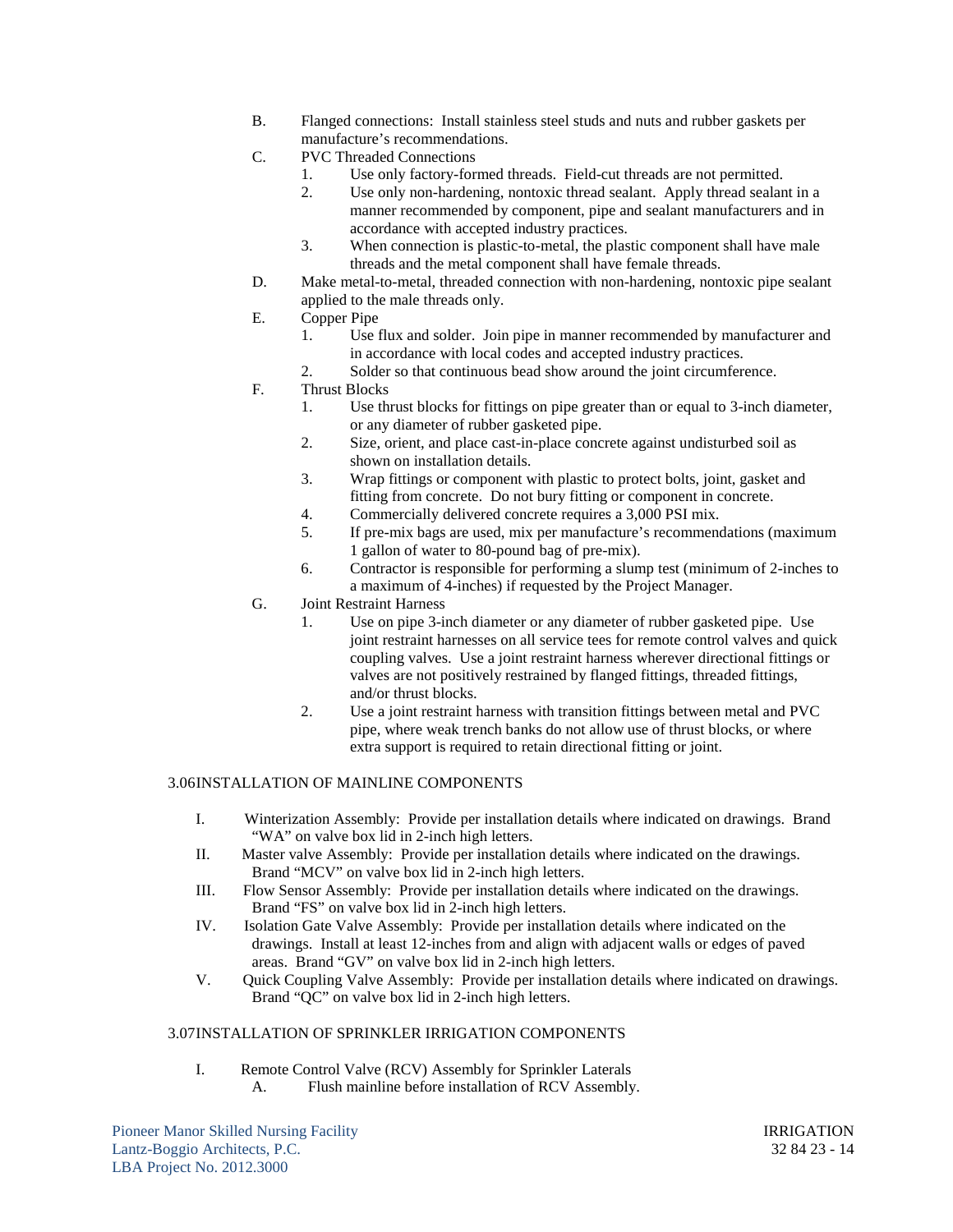- B. Provide per installation details where indicated on drawings. Use wire connector and waterproof to connect control wires to remote control valve wires. Use 3M DBY-6 or DBR-6 connectors and sealant per manufacturer's recommendations.
- C. Provide only one RCV to a valve box. Locate valve box at least 12-inches from and align with nearby walls or edges of paved areas. Group RCV assemblies together where practical. Arrange grouped valve boxes in rectangular patterns. Allow at least 12-inches between valve boxes.
- D. Adjust RCV assembly to regulate downstream operating pressure.
- E. Attach ID tag with controller station number on control wiring.
- F. Brand controller letter and station number on valve box lid in 2-inch high letters.
- II. Sprinkler Assembly
	- A. Flush lateral pipe before installing sprinkler assembly.
	- B. Provide per installation details at location shown on drawings.
	- C. Locate rotary sprinklers 6-inches from adjacent walls, fences, or edges of paved areas.
	- D. Locate spray sprinklers 3-inches from adjacent walls, fences, or edges of paved areas.
	- E. Install sprinklers perpendicular to finish grade.
	- F. Supply appropriate nozzle and/or adjust arc of coverage and/or radius of throw of each sprinkler for best performance and uniform coverage.
- III. Sprinkler Pressure Test Kit
	- A. Use a pitot tube and pressure gauge at the worst-case rotor sprinkler assembly, from the respective remote control valve. Adjust PRS-Dial at each rotor remote control valve, to provide the design operating pressure at the worst-case rotor sprinkler head. Typically the worst-case sprinkler is the sprinkler furthest from the remote control valve. Complete pressure adjustments for every rotor remote control valve.
	- B. Using pressure gauge and necessary fittings, place pressure gauge on worst-case spray sprinkler, from the respective remote control valve. Adjust PRS-dial at each spray remote control valve to provide an operation pressure of 30 PSI at the worstcase spray sprinkler head. Typically the worst-case sprinkler is the sprinkler furthest from the remote control valve. Complete pressure adjustment for each spray remote control valve.
	- C. Turn over pitot tube and pressure gauge to the Project Manager at completion of construction.

# 3.08INSTALLATION OF DRIP IRRIGATION COMPONENTS

- I. Remote Control Valve (RCV) Assembly for Drip Laterals
	- A. Flush mainline pipe before installing RCV assembly.
	- B. Provide per installation details where indicated on drawings. Use wire connector and waterproof to connect control wires to remote control valve wires. Use 3M DBY-6 or DBR-6 connectors and sealant per manufacturer's recommendations.
	- C. Provide only one RCV to a valve box. Locate valve box at least 12-inches from and align with nearby walls or edges of paved areas. Group RCV assemblies together where practical. Arrange grouped valve boxes in rectangular patterns. Allow at least 12-inches between valve boxes.
- II. Inline Drip Tubing: Install inline drip tubing components in strict accordance with tubing manufacturer's details, guidelines, and recommendations.
- III. Flush Valve Assembly: Provide at end of each dripper line grid as show and directed on the drawing and installation details. Install at least 12-inches from and align with adjacent walls or edges of paved areas. Brand "FV" on valve box lid in 2-inch high letters.

# 3.09INSTALLATION OF CONTROL SYSTEM COMPONENTS

I. Satellite Control Assemblies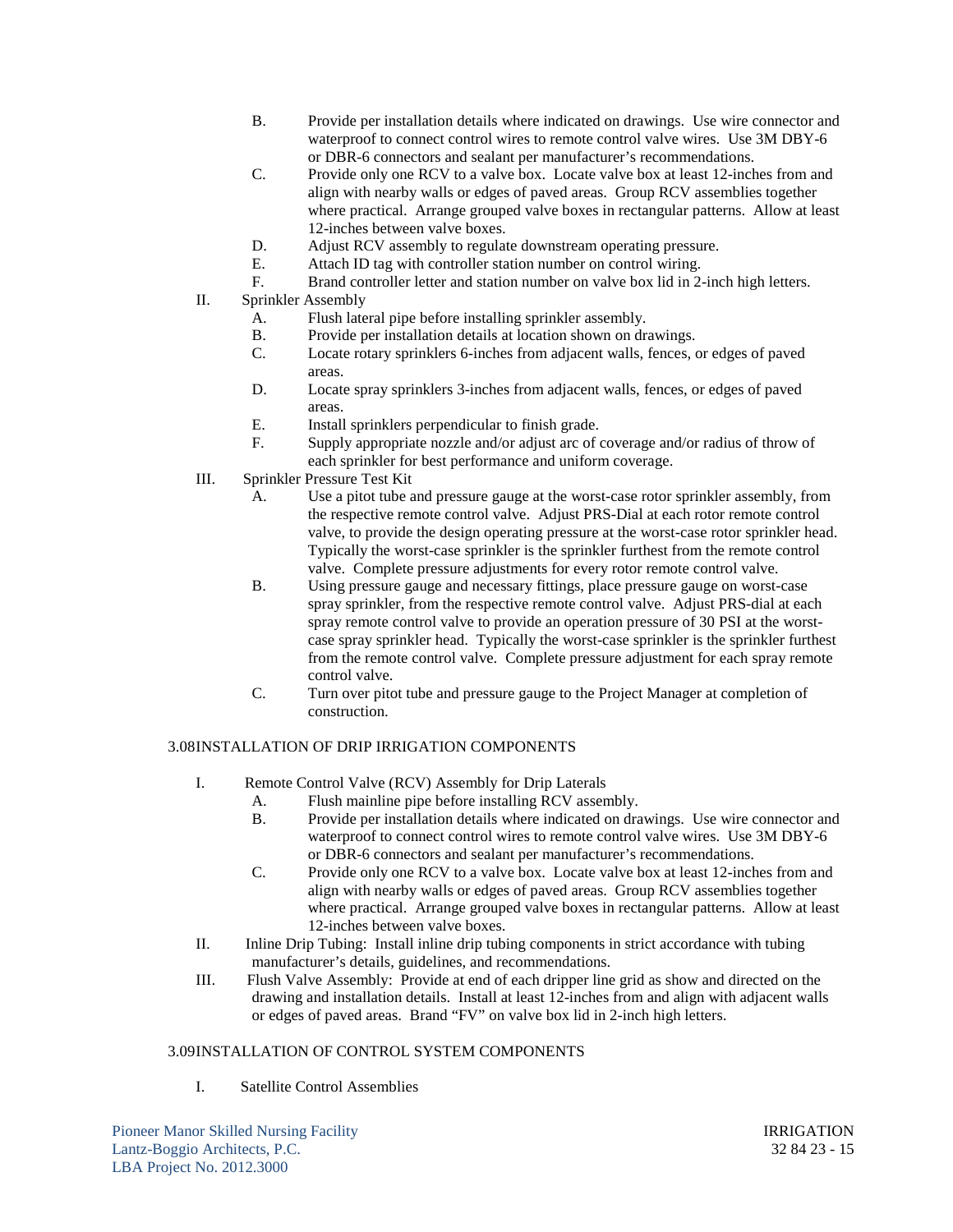- A. The location of the Satellite Controller Assemblies as depicted on the drawings is approximate; The Project Manager will determine the exact site location during sprinkler layout review.
- B. Assemble satellite control assembly, sensors, and appurtenance in satellite enclosure per authorized manufacturer representative recommendation and shop drawings. Provide pre-fabrication and testing of controller assembly by authorized Toro Sentinel distributor representative prior to installation in field. Provide installation observation and wire connections in field by manufacturer's personnel or trained distributor personnel.
- C. Provide combination switch/GFCI outlet in accordance with local codes inside satellite controller assembly enclosure.
- D. Provide electrical service connection for Satellite Controller Assemblies under direction and observation of manufactures' personnel or trained distributor personnel. Utilize existing electrical source. Provide primary surge protection arrestors on incoming power lines in accordance with control system manufacturer recommendations.
- E. Lightning protection: Drive grounding rod into soil its full length. Space rod and grounding plate 20 feet apart in a straight line away from controller. Connect #6 AWG copper grounding wire to rod from plate using CADWELD connection. Install 6-inch round valve box over each CADWELD connection and grounding plate connection. Connection of grounding wire to the satellite must be per satellite manufacturer or distributor's recommendations.
- F. Attach wire markers to the ends of control wires inside the controller unit housing. Label wires with the identification number (see drawings) of the remote control valve to which the control wire is connected.
- G. Connect control wires to the corresponding controller terminal.
- II. Power Wire
	- A. Install with a minimum number of field splices. If a power wire must be spliced, make spice with recommended connector, installed per manufacturer's recommendations. Locate all splices in a separate 12-inch standard valve box. Coil 2 feet of wire in valve box.
	- B. All power wire shall be laid in trenches. The use of vibratory plow is not permitted.
	- C. Green wire shall be used as the ground wire from power source to all satellites.
	- D. Carefully backfill around power wire to avoid damage to wire insulation or wire connectors.
	- E. Unless noted on plans, install wire parallel with mainline pipe. Install wire a minimum of 2-inches below top of PVC mainline pie.
	- F. Encase wire not installed with PVC pipe, in electrical conduit with a continuous run of warning tape placed in the backfill, 6-inches above the wiring.

# III. Decoder Wire

- A. Wire for the decoder system shall be dual conductor solid core tin coated, soft drawn bare copper, meeting ASTM Spec. 33. PVC insulated insulation, with PE outer jacket, UL approved, underground wire for direct burial in ground. Wire shall be #12 AWG, unless recommended otherwise by manufacturer.
- B. Provide a 24-inch length of wire in an 8-inch diameter loop at each 90-degree change of direction, at both ends of sleeves, and at 100-foot intervals along continuous runs of wiring. Do not tie wiring loop. Coil 24-inch length of wire within each remote control valve box.
- C. Install common ground wire and one control wire for each remote control valve.
- D. If a control wire must be spiced, make spice with wire connectors and waterproof sealant, installed per the manufacturer's instructions. Locate splice in a valve box that contains an irrigation valve assembly, or in a separate 12-inch standard valve box. Use same procedure for connection to valves as for in-line splices. Utilize DBY-6 or DBR-6 splices.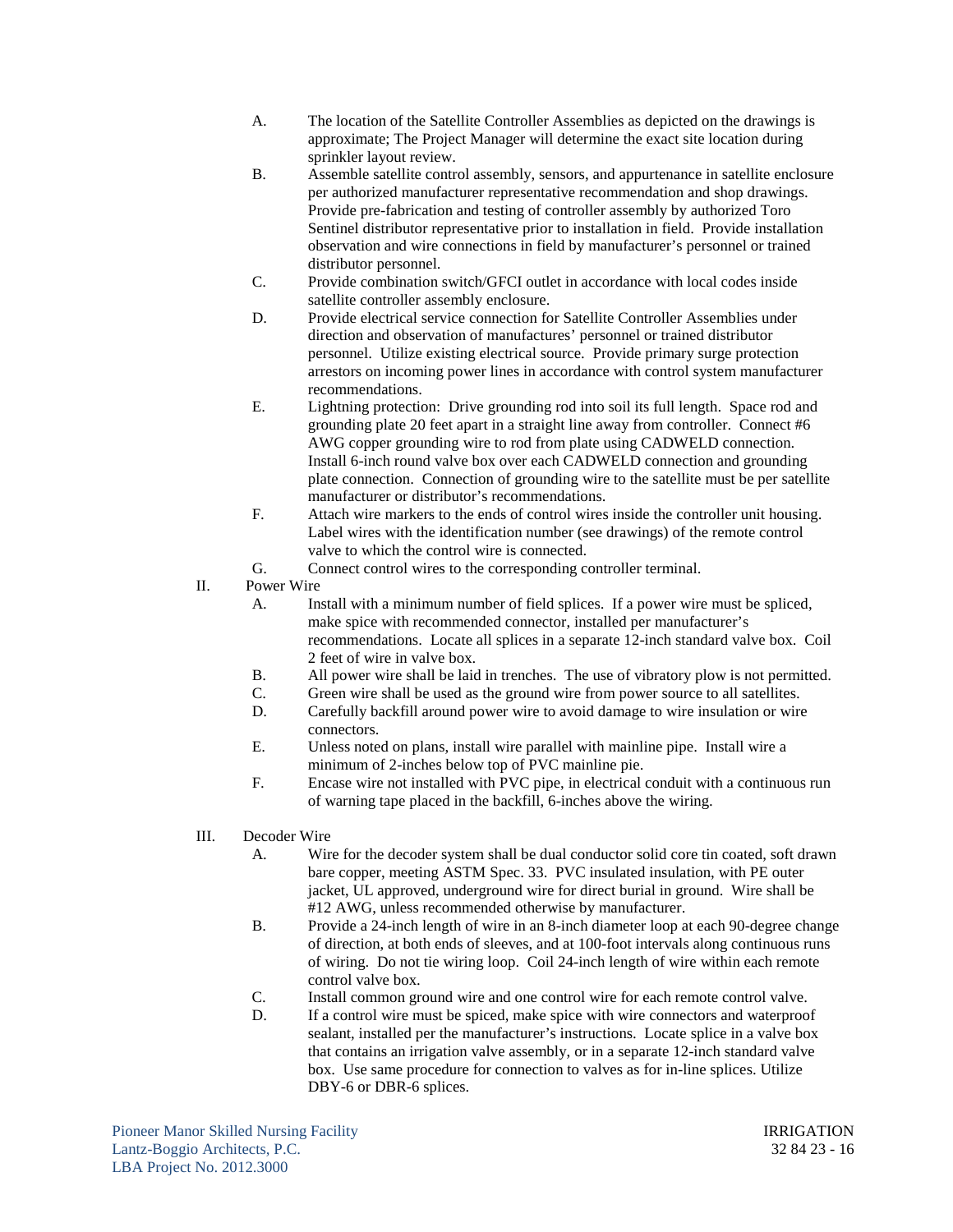- E. Protect wire not installed with PVC mainline pipe with a continuous run of warning tape placed in the backfill six inches above the wiring.
- F. Make all decoder wire connections according to manufacturer's recommendations.
- G. Conduct instructional training with owner's representative on performance of decoder system. Cover aspects of maintaining, operating, and possible failures.
- IV. Instrumentation
	- A. Provide sensors as indicated on drawings and installation details, and in accordance with manufacturer's recommendations.
	- B. Provide electrical connections between central control system hardware and sensors under direction and observation of manufacturer's personnel or trained distributor personnel.

#### 3.10 INSTALLATION OF OTHER COMPONENTS

- I. Tools and Spare Parts: Prior to the Review at completion of construction, supply to the Owner operating keys, servicing tools, spare parts, and any other items indicated in the General Notes on the drawings.
- II. Other Materials: Install other materials or equipment shown on the drawings or installation details that are part of the irrigation system, even though such items may not have been referenced in these specifications.

#### 3.11 PROJECT RECORD DRAWINGS

- I. The Contractor is responsible for documenting changes to the design. Maintain on-site and separate from documents used for construction, one complete set of contract documents as Project Documents. Keep documents current. Do not permanently cover work until as-built information is recorded.
- II. Record pipe and wiring network alterations. Record work that is installed differently than show on the construction drawings. Record accurate reference dimensions, measured from at least two permanent reference points, of each irrigation system valve, each backflow prevention device, each controller or control unit, each sleeve end, each stub-out for future pipe or wiring connections, and other irrigation components enclosed within a valve box.
- III. Prior to construction completion, obtain from the Project Manager an AutoCAD data file for this project. Using CAD, duplicate information contained on the project drawings maintained on site. Label each sheet "Record Drawings".
- IV. Turn over the "Record Drawings" to the Project Manager. Completion of the Record Drawings will be a prerequisite for the Review at the completion of the irrigation system installation.

#### 3.12 WINTERIZATION AND SPRING START-UP

I. Winterize the irrigation system in the fall after the installation, and start-up the irrigation system the following spring. Repair any damage caused in improper winterization at no additional cost to the Owner. Coordinate the winterization and start-up with the Project Manager.

#### 3.13 MAINTENANCE

- I. Upon completion of construction and Review by the Project Manager, maintain irrigation system for a duration of 30 calendar days. Make periodic examinations and adjustments to irrigation system components so as to achieve the most desirable application of water.
- II. Following completion of the Contractor's maintenance period, the Owner will be responsible for maintaining the system in working order during the remainder of the guarantee/warranty period, for performing necessary minor maintenance, for trimming around sprinklers, for protecting against vandalism, and for preventing damage after the landscape maintenance operation.